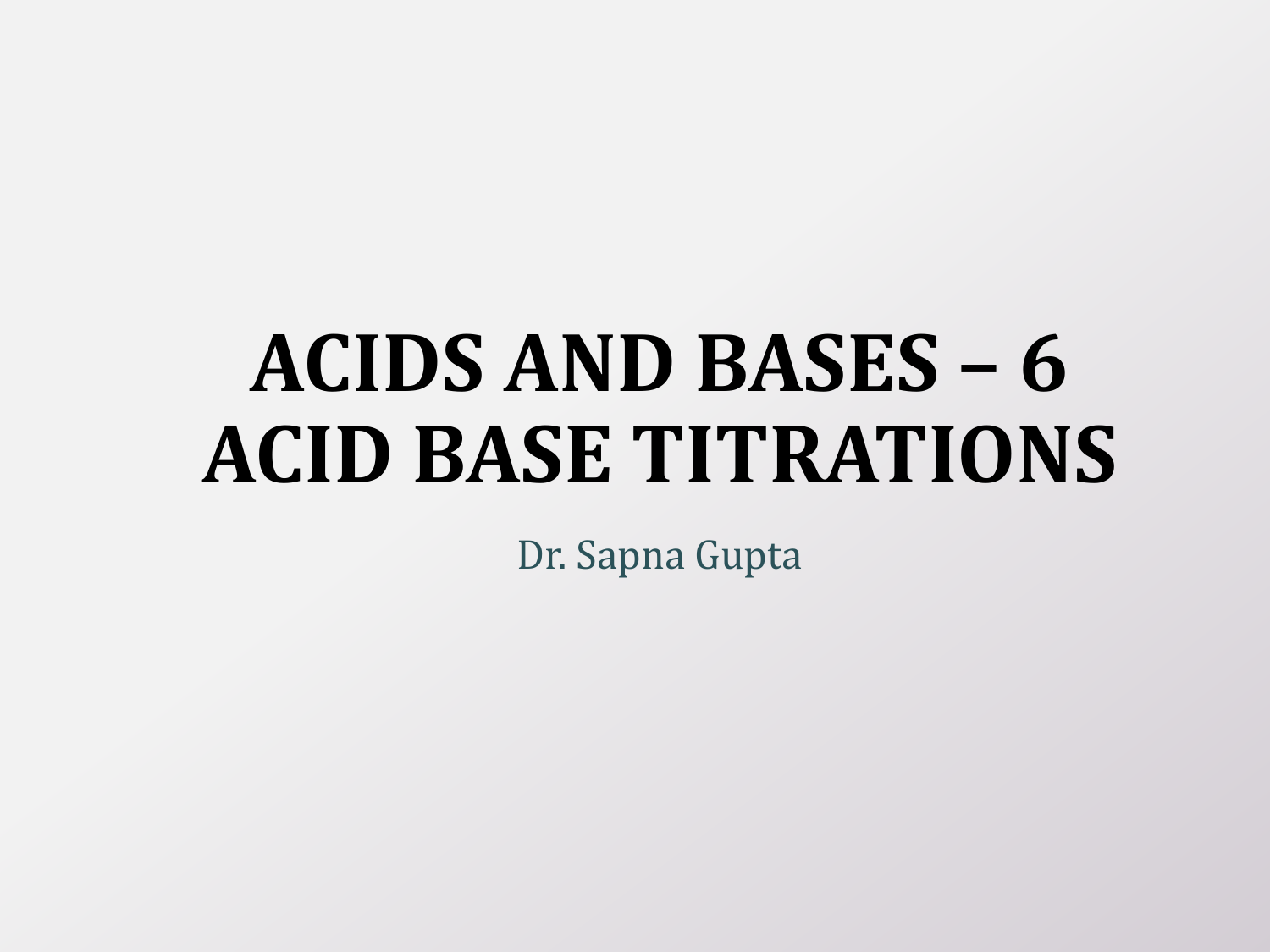# **ACID BASE TITRATION - INTRODUCTION**

- **Titration** addition of a solution of known concentration to a solution of unknown concentration until end point. A pH curve can be drawn to gather information.
- **Standard solution**  solution with known concentration.
- **Titrant** the solution that is place in the burette.
- **Equivalence point**  the point when stochiometrically equivalent amounts of acid-base have been added.
- **Endpoint** the point at which titration is finished (usually with the help of an indicator).
- **Indicator** a chemical that changes color at the end point at a specific pH range. Indicator is chosen either using a pH curve or by knowing the acidbase strength.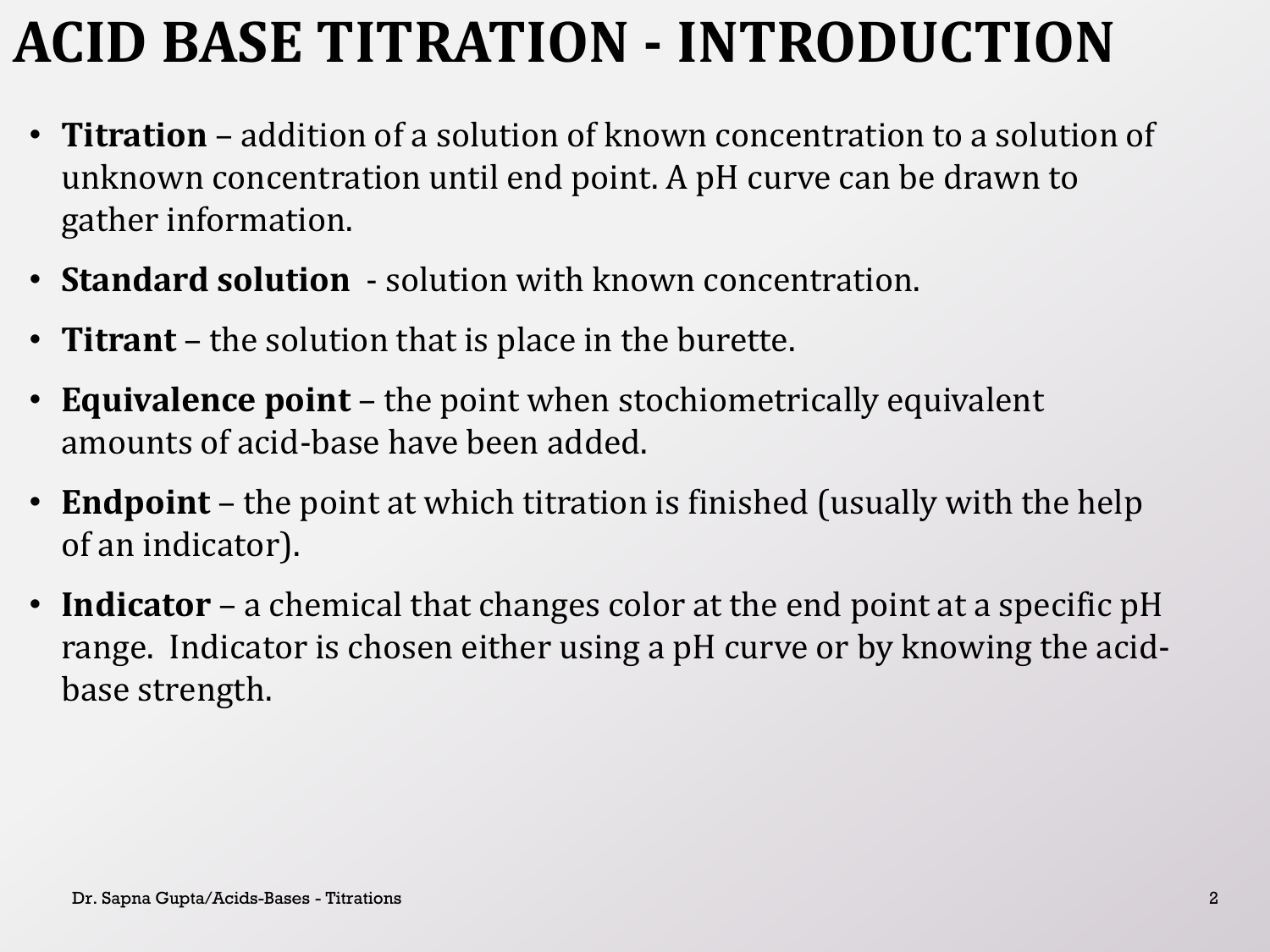### **TYPES OF ACID BASE TITRATIONS**

- Depending on the type of titration, the pH will be different for the "end point"; at equivalence point the pH will be 7.
- Strong acid strong base

 $HCl + NaOH \longrightarrow NaCl + H_2O$ 

final products are neutral  $\text{(pH = 7)}$ 

adding one drop more of the titrant will drastically change the pH.

• Weak acid – strong base

 $CH_3COOH + NaOH$   $\longrightarrow$   $CH_3COONa + H_2O$ final products are basic (pH>7)

• <u>Strong acid – weak base</u>

 $HCl + NH<sub>4</sub>OH$   $\longrightarrow$   $NH<sub>4</sub>Cl + H<sub>2</sub>O$ final products are acidic (pH<7)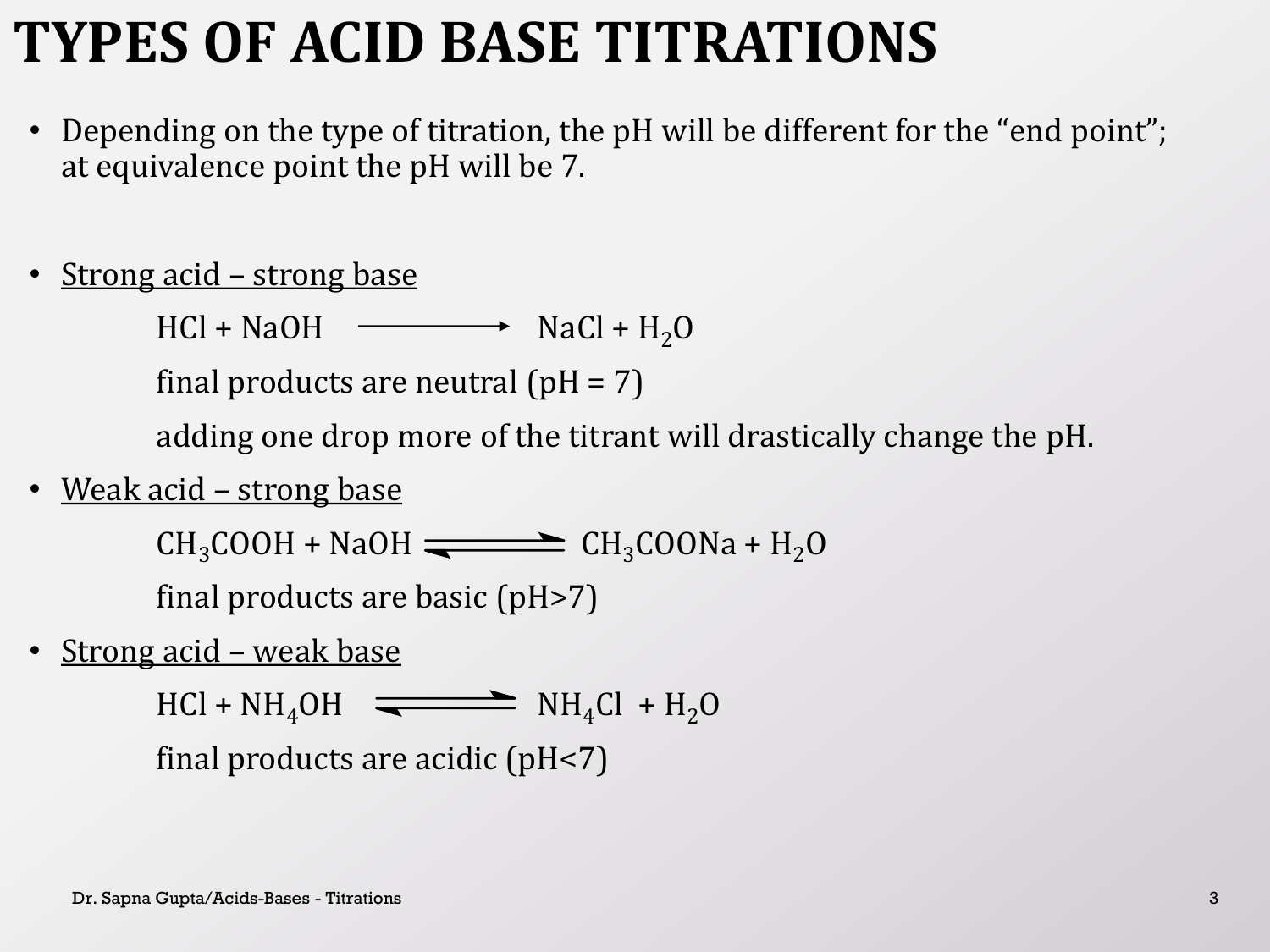# **EXAMPLE: STRONG ACID-BASE TITRATION**

Calculate the pOH and the pH of a solution in which 10.0 mL of 0.100 *M* HCl is added to 25.0 mL of 0.100 *M* NaOH.

#### **Solution:**

Calculate mols of HCl and NaOH then subtract the two; add the volumes; determine concentration and determine pH.

The overall reaction is: HCl + NaOH  $\rightarrow$  H<sub>2</sub>O + NaCl

Moles HCl =  $(0.100 M)(10.0 \times 10^{-3} L) = 1.00 \times 10^{-3}$  mol

Moles NaOH =  $(0.100 M)(25.0 \times 10^{-3} L) = 2.50 \times 10^{-3}$  mol

All of the HCl reacts,  $(2.5 \times 10^{-3} - 1.00 \times 10^{-3}) = 1.50 \times 10^{-3}$  mol NaOH.

New volume is 10.0 mL + 25.0 mL = 35.0 mL = 0.0350 L  
\n[OH<sup>-</sup>] = 
$$
\frac{1.50 \times 10^{-3} \text{ mol}}{35.0 \times 10^{-3} \text{ L}}
$$
 = 4.29 × 10<sup>-2</sup> M  
\n pH = 14.00-pOH = 14.00-(-log[OH<sup>-</sup>])  
\n pH = 14.00 - 1.368

$$
pH\!=\!12.632
$$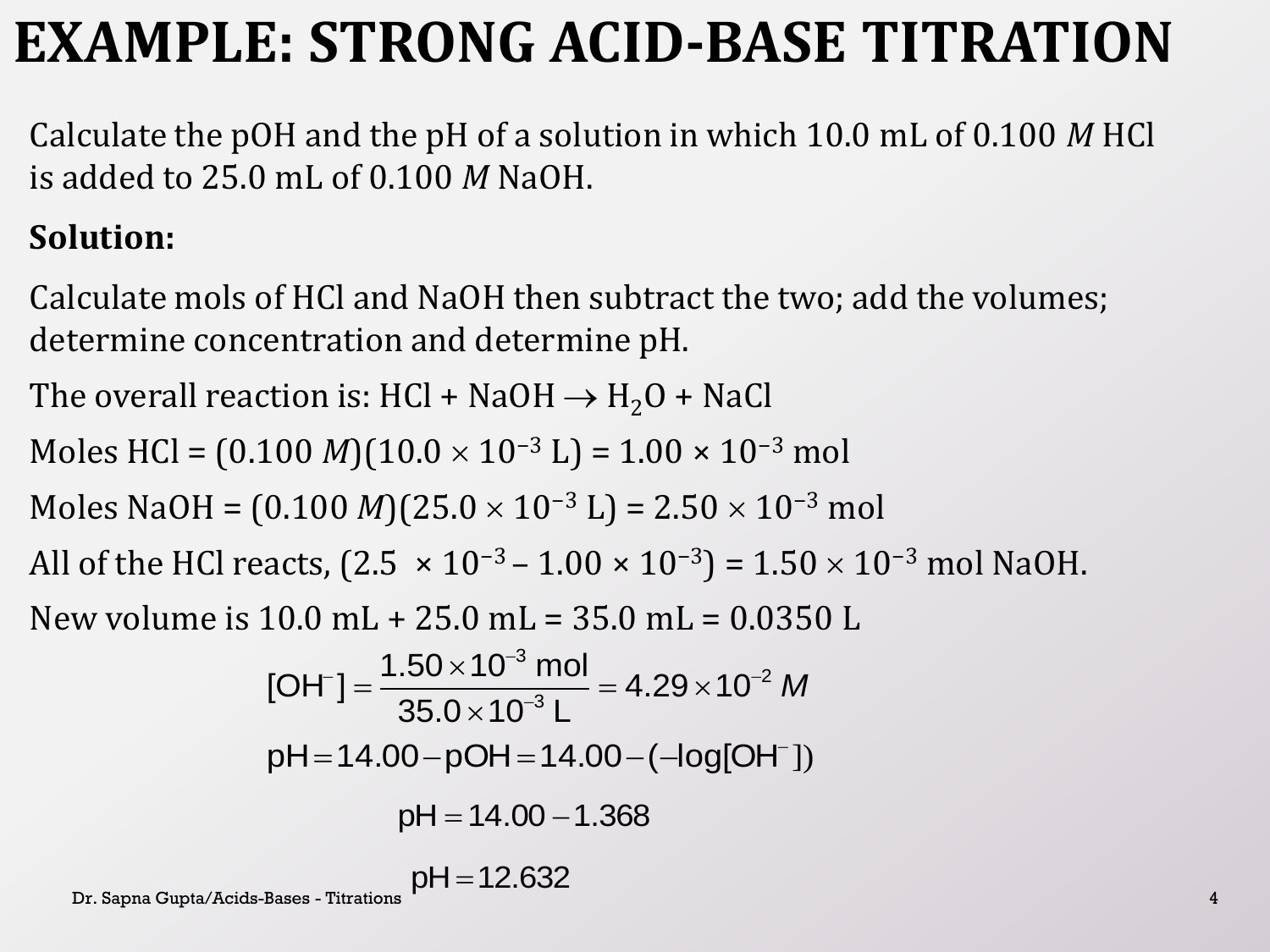# **EXAMPLE: WA + SB TITRATION**

What is the [OH-] and the pH at equivalence point in the titration of a 500.0 mL 0.100 M propionic acid (HPr) and 0.050 M Ca(OH)<sub>2</sub>.  $K_{\rm a}$  =  $1.3\times10^{-5}$ 

#### **Solution:**

a) Calculate mols of propionic acid; b) find volume of  $Ca(OH)_{2}$  needed for titration; c) find new volume; d) use eq. method to find pH.

Mols propionic acid =  $(0.10 \, M)(500. \times 10^{-3} L) = 0.050$  mol HPr

 $2HPr + Ca(OH)_2 \rightarrow Ca(Pr)_2 + 2H_2O$  *(write equation for mol ratio!)* Mols Ca(OH)<sub>2</sub> = 0.050 molHPr  $\frac{1000 \text{ GeV}}{2 \text{ mol H}}$  = 0.025 molCa(OH)<sub>2</sub>  $2 = 0.025$  mol $Ca(OH)$ 2 mol HPr 0.050 molHPr  $\frac{1 \text{ mol Ca(OH)}_2}{2}$  = 0.50 L L  $0.050 \frac{\text{mol}}{\cdot}$ Volume Ca(OH)<sub>2</sub> =  $\frac{0.025 \text{ mol}}{\text{mol}}$  =

The new volume is  $500. \times 10^{-3}$  L + 0.50 L = 1.00 L

The mols of Pr<sup>−</sup> is 0.050 mol (from initial HPr conc.)

The most of 
$$
[\Pr^{\dagger}] = \frac{0.050 \text{ mol}}{1.0 \text{ L}} = 5.0 \times 10^{-2} \text{ M} = 0.050 \text{ M}
$$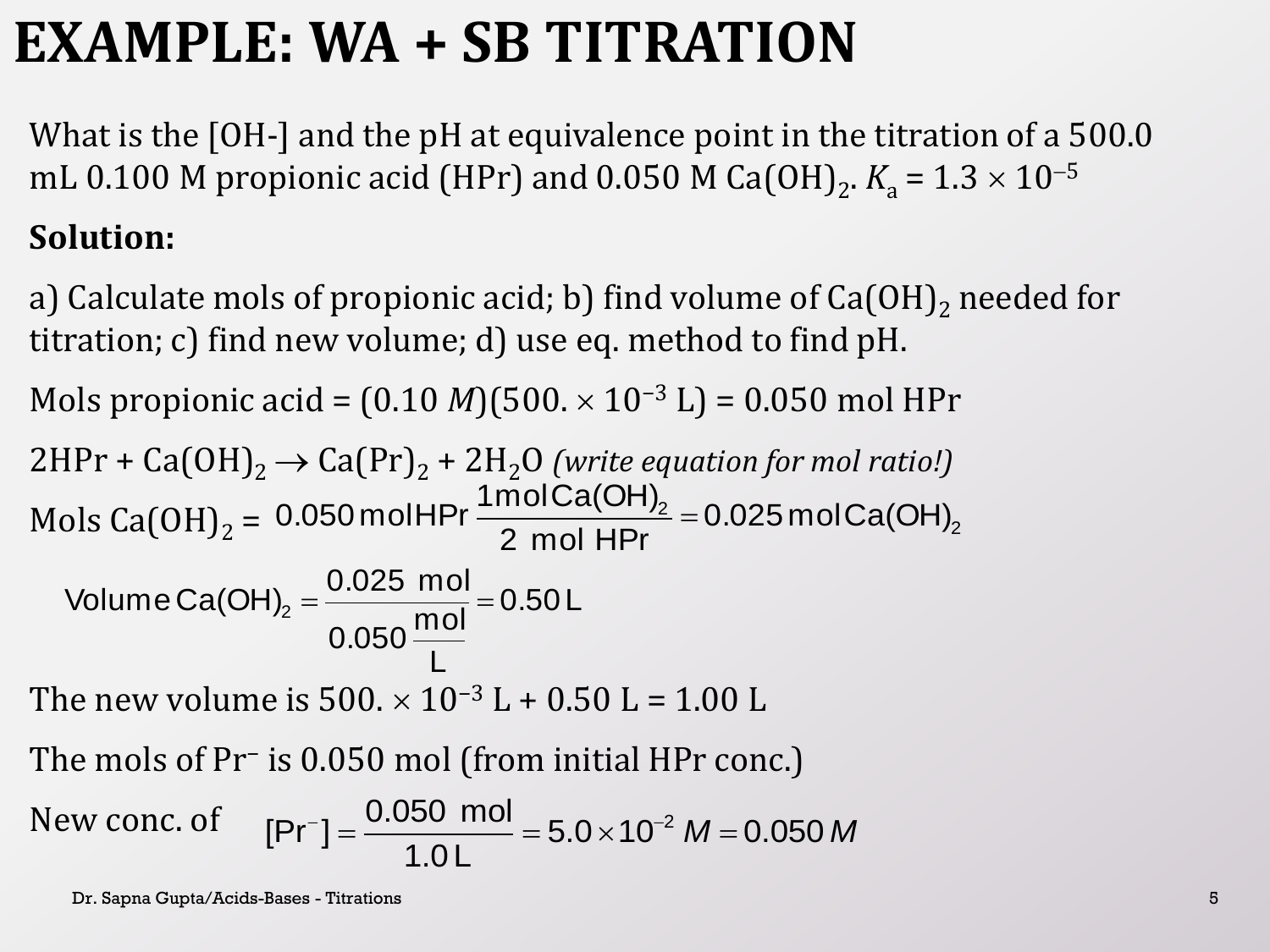### **EXAMPLE: …CONTD…**

Reaction: Pr<sup>−</sup> + H<sub>2</sub>O  $\rightarrow$  HPr + OH<sup>−</sup> Initial 0.05 0 0 Change  $-x$   $+x$   $+x$ Eq. conc  $0.05 - x$  x x 14  $w = 1.00 \times 10$   $-7.7 \times 10^{-10}$  $b = \frac{V}{K} = \frac{1}{1.2 \times 10^{-5}}$ a  $=\frac{K_{w}}{16}=\frac{1.00\times10^{-14}}{100\times10^{-5}}=7.7\times10$  $1.3 \times 10$ *K K K*  $\overline{a}$  $\overline{a}$  $\times$  $=\frac{K_{\rm w}}{K}=\frac{1.00\times10^{-14}}{1.3\times10^{-5}}=7.7\times10^{-10}$  $\times$  $\mathbf b$  $[HPr]$   $[OH^-]$  $[Pr^{-}]$ *K*  $\overline{a}$  $K_b = \frac{\Gamma \Gamma \Gamma \Gamma \Gamma}{\Gamma \Gamma^2}$ 2  $7.7 \times 10^{-10} = \frac{1}{(0.050 - x)}$ *x x*  $\overline{a}$  $\times 10^{-10} = \frac{1}{10}$ — 0.050  $7.7 \times 10$  $x^2$  $\times 10^{-10} =$  $x^2 = 3.85 \times 10^{-11}$  $x = 6.20 \times 10^{-6}$  *M*  $x = 6.20 \times 10^{6}$  *M*<br>  $[OH] = x = 6.20 \times 10^{-6}$  *M*  $pH = 8.79$ 

 $\overline{\phantom{a}}$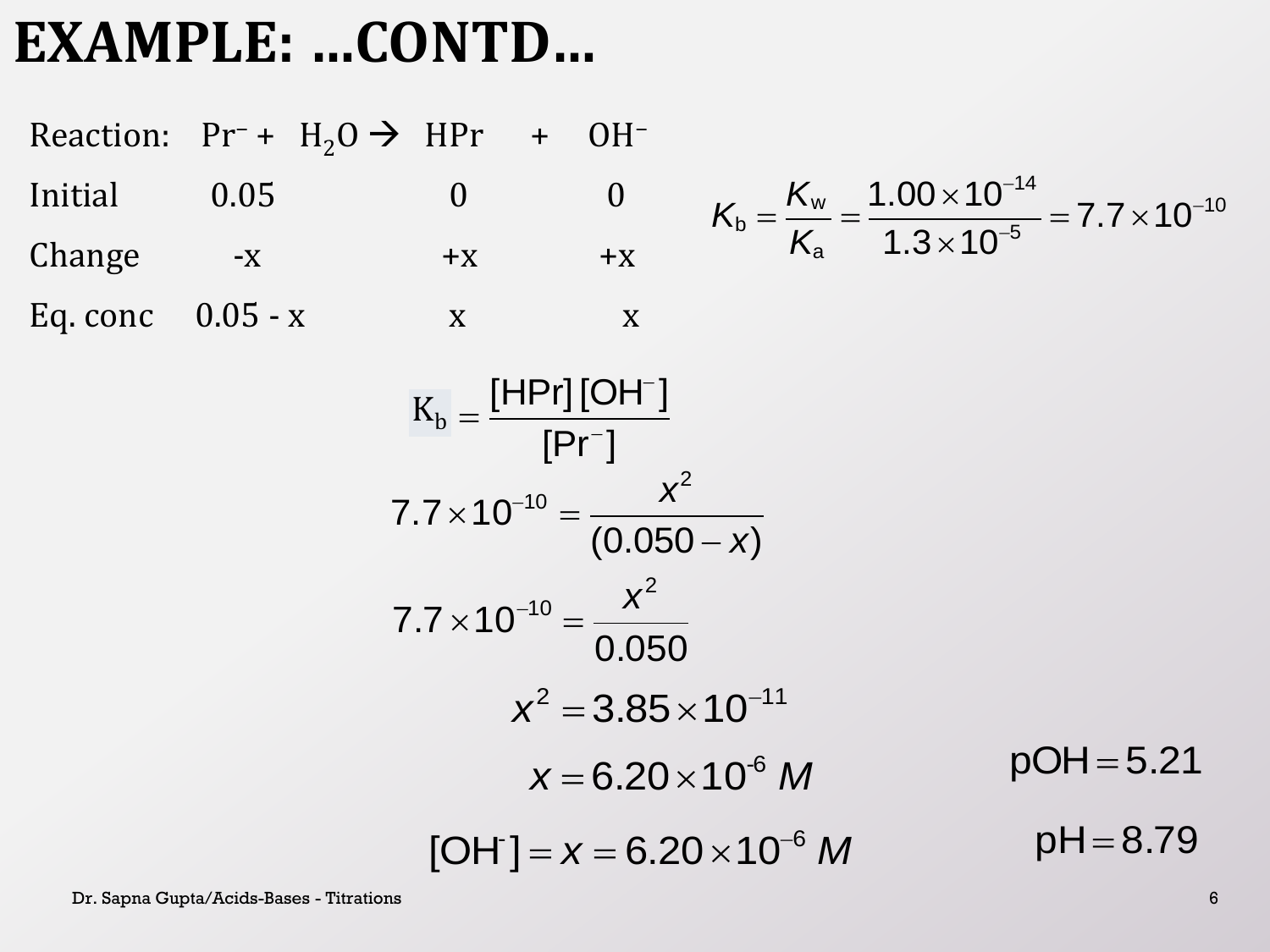### **TITRATION GRAPHS**







Copyright © The McGraw-Hill Companies, Inc. Permission required

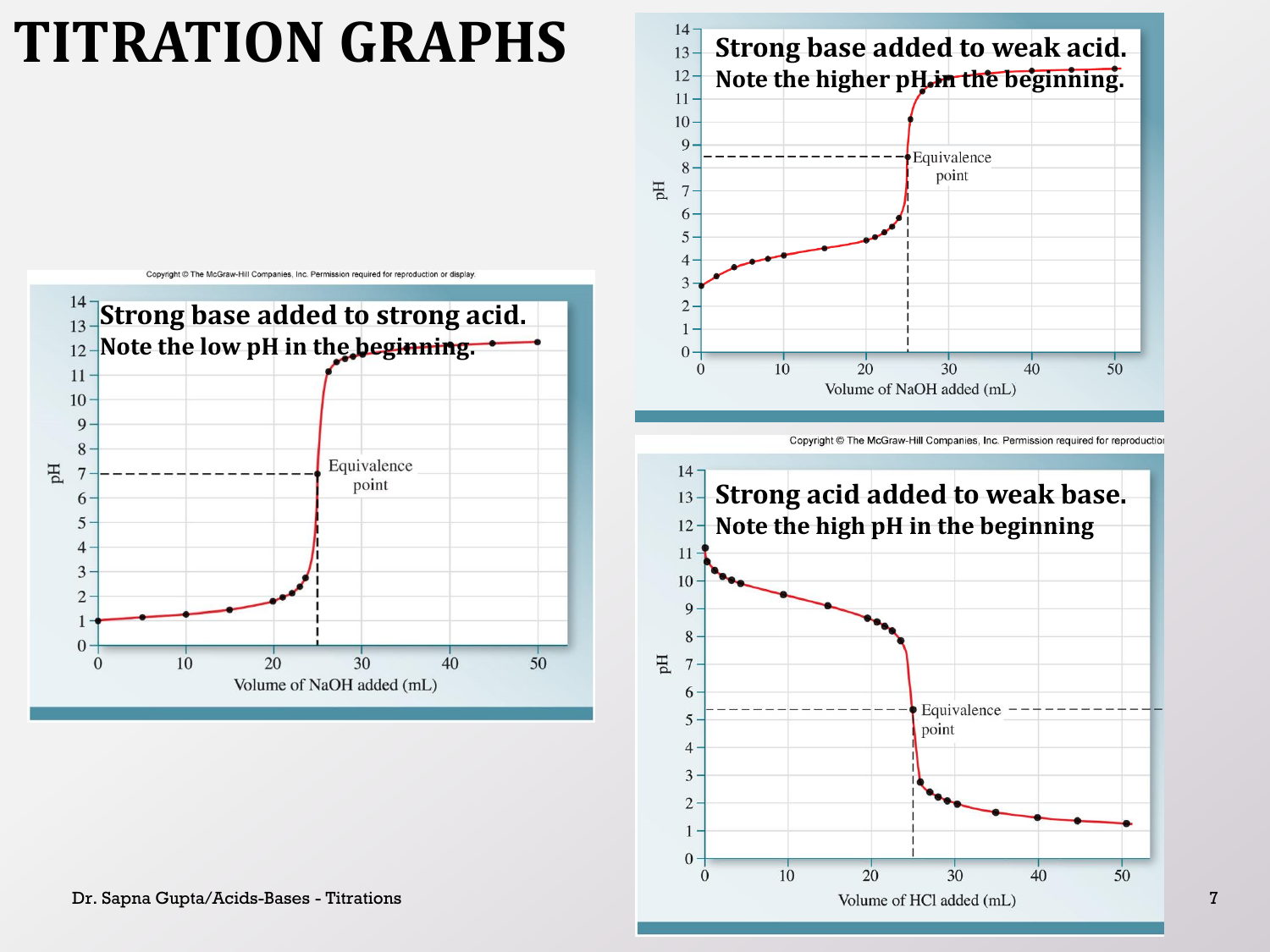# **INDICATORS**

- Indicators are weak acids or bases that ionize in acidic or basic conditions and change colors with ionizations.
- pH range can be different for different indicators (see next slide)
- Indicators are key in identifying the end point of a titration.
- The equivalence point must fall in the pH range of the indicator.
- Cabbage juice indicator (shown below) has a variety of colors at the different pH levels.

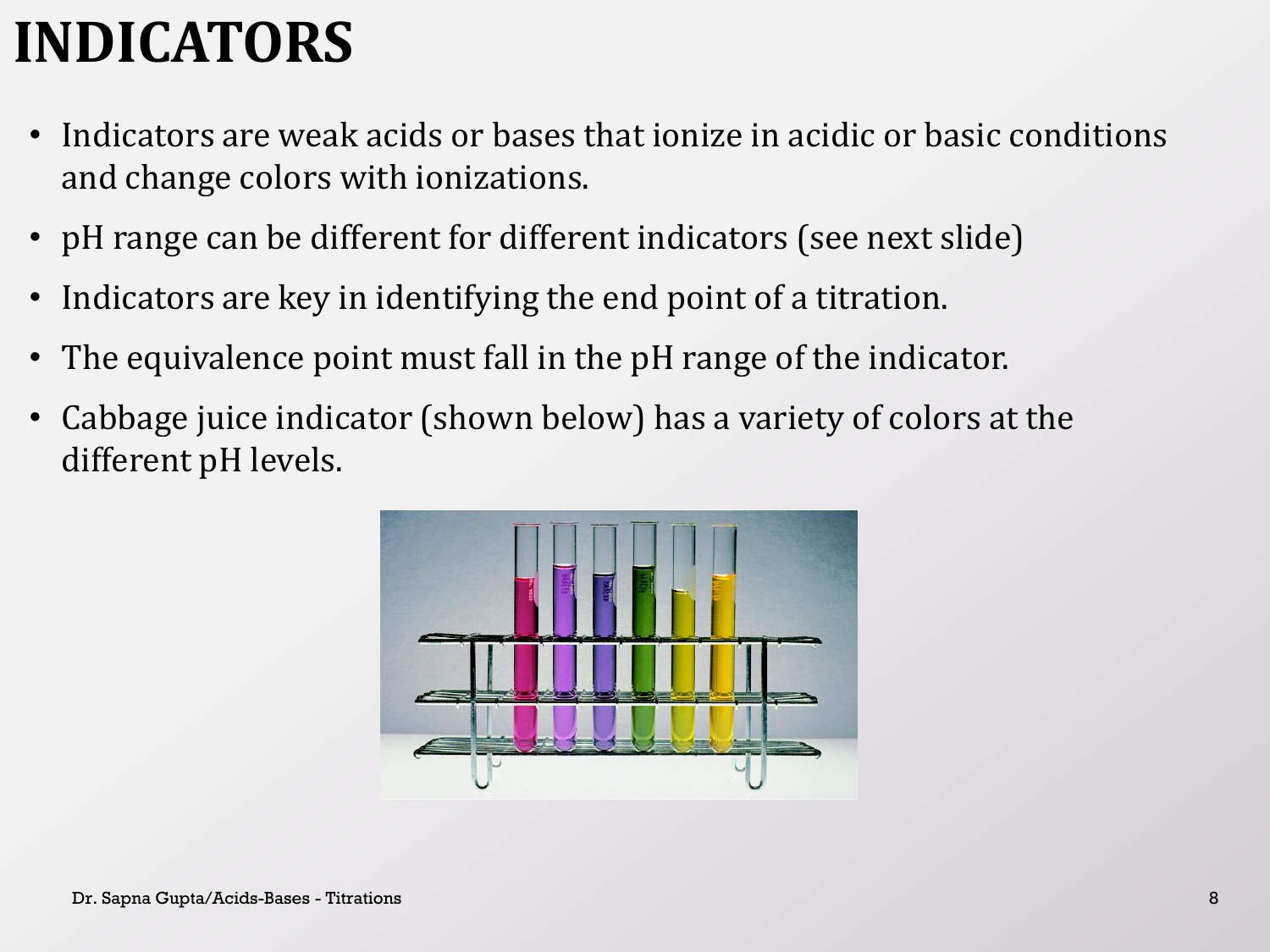### **INDICATORS**

| <b>TABLE 17.3</b>       | <b>Some Common Acid-Base Indicators</b> |                      |              |
|-------------------------|-----------------------------------------|----------------------|--------------|
| Color                   |                                         |                      |              |
| Indicator               | <b>In Acid</b>                          | In Base              | pH Range     |
| Thymol blue             | Red                                     | Yellow               | $1.2 - 2.8$  |
| <b>Bromophenol blue</b> | Yellow                                  | <b>Bluish purple</b> | $3.0 - 4.6$  |
| Methyl orange           | Orange                                  | Yellow               | $3.1 - 4.4$  |
| Methyl red              | Red                                     | Yellow               | $4.2 - 6.3$  |
| Chlorophenol blue       | Yellow                                  | Red                  | $4.8 - 6.4$  |
| Bromothymol blue        | Yellow                                  | Blue                 | $6.0 - 7.6$  |
| Cresol red              | Yellow                                  | Red                  | $7.2 - 8.8$  |
| Phenolphthalein         | Colorless                               | Reddish pink         | $8.3 - 10.0$ |